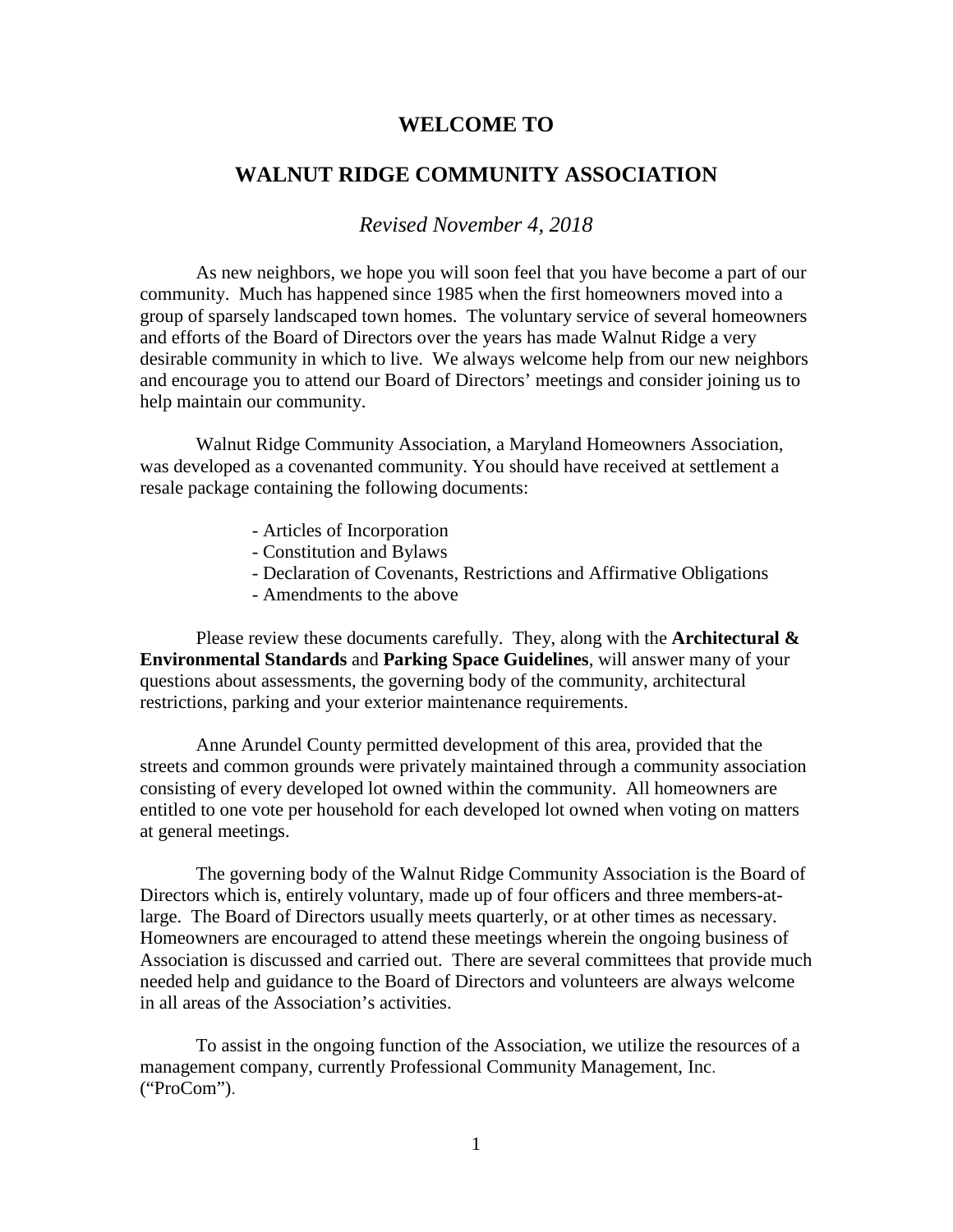If you have questions or concerns, Tamara James, our property manager, can be a source of much information and may be contacted by phone at 410-721-0777 ext. 118 or via email at [TJames@procomgt.com.](mailto:TJames@procomgt.com) If Tamara is not able to handle your problem directly, she can provide you with a possible source or solution.

# **A. IMPORTANT CONTACTS:**

Board of Directors: [board@walnutridgeonline.org](mailto:board@walnutridgeonline.org) Walnut Ridge Community Association, Inc. [www.walnutridgeonline.org](http://www.walnutridgeonline.org/)

Correspondence, problems, questions, complaints:

Professional Community Management, Inc. ("ProCom") 400 Serendipity Drive Millersville, MD 21108 [www.procomgt.com](http://www.procomgt.com/)

Tamara James Association Manager 410-721-0777 Ext. 118 Fax: 410-721-4854 [TJames@procomgt.com](mailto:TJames@procomgt.com)

## **B. HOMEOWNER ASSOCIATION FEES**

Walnut Ridge Community Association's fiscal year begins on January 1, and the Board of Directors presents a budget to the members approximately 30 days before the Annual Meeting. This budget, when approved at the Annual Meeting, determines the amount of the Annual Assessment to be shared equally by all homeowners. Your proportionate share of the assessment is due and payable on the first day of each quarter. The amended Covenants, in addition to the Annotated Code of Maryland (Real Property Article Title 11B, Maryland Homeowners Association Act) provide guidelines and authority for the Association to take collection action in cases of late or non-payment of Association assessments.

Among other things, your Association assessments pay for the following:

Lawn and tree maintenance in common areas Snow Removal from private streets Liability Insurance for the common grounds Directors and Officers Liability Insurance Upkeep of the common grounds Management services Accountant to perform the required annual audit Legal fees Taxes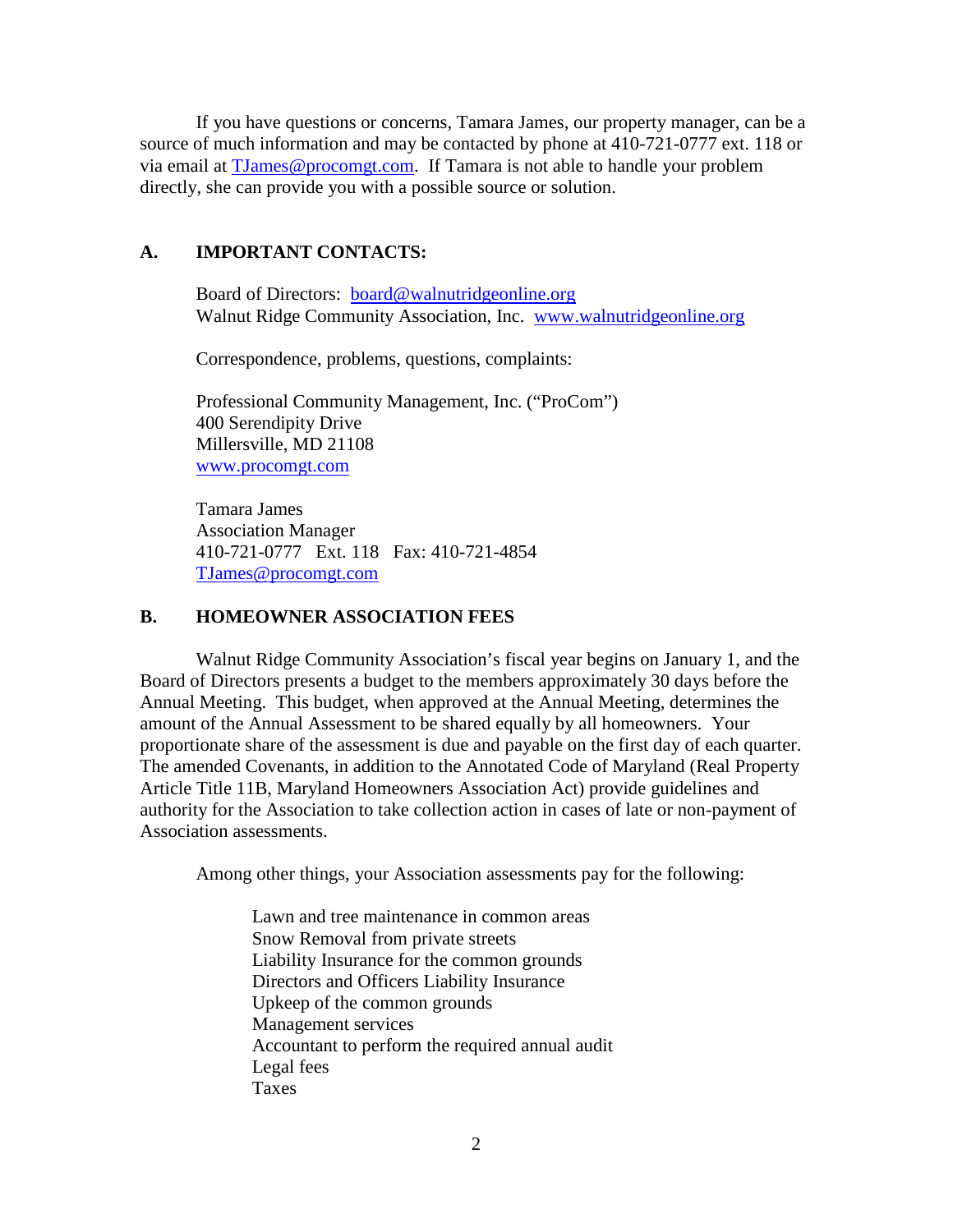Maintenance of streets and parking areas Improvements to the common areas Replacement Reserve fund Contingency fund Street Lighting

### **C. PARKING**

See Parking Space Guidelines.

#### **D. TRASH REMOVAL**

The Architectural & Environmental Standards for our Community state that **trash cans should be placed curbside no earlier than 6:00 pm on the day prior to trash pickup and are to be removed no later than the evening of trash pickup**. Trash pickup day is Tuesday. Trash cans should be placed curbside by 6:00 am on collection days to ensure pickup.

Walnut Ridge is provided trash removal service by Anne Arundel County (a subcontractor actually performs the service) on Tuesday mornings, usually around 6 a.m. **Trash should be placed in trash cans with lids or other proper containers with lids and not just plastic bags** because of problems with aggressive wild birds and stray animals that may tear into and scatter the refuse. We have found that placing trash cans out no earlier than 6:00 pm the night before trash pickup can help this problem.

Mail carriers are instructed to not deliver mail if their access to the mailbox is blocked in any manner, so please **do not place trash cans in front of the mailboxes**.

Please put emptied trash containers away no later than the evening of trash pickup. They should not be left in front of the house or in the street so animals or wind can overturn and blow them throughout the community.

### **E. BULK ITEMS, RECYCLE BINS, AND YARD WASTE FOR PICK UP**

Anne Arundel County provides curbside collection of items for recycling on **Tuesdays**. Use a yellow container available through Anne Arundel County (call 410- 222-6104) or any type of reusable and durable container marked with a large "X" which is visible to the collection crew. Recycle containers should be placed curbside no earlier than 6:00 pm of the day prior to pickup and are to be removed no later than the evening of pickup.

Call (410) 222-6100 to make arrangements for pickup of large items or take your items to the Anne Arundel County landfill drop off.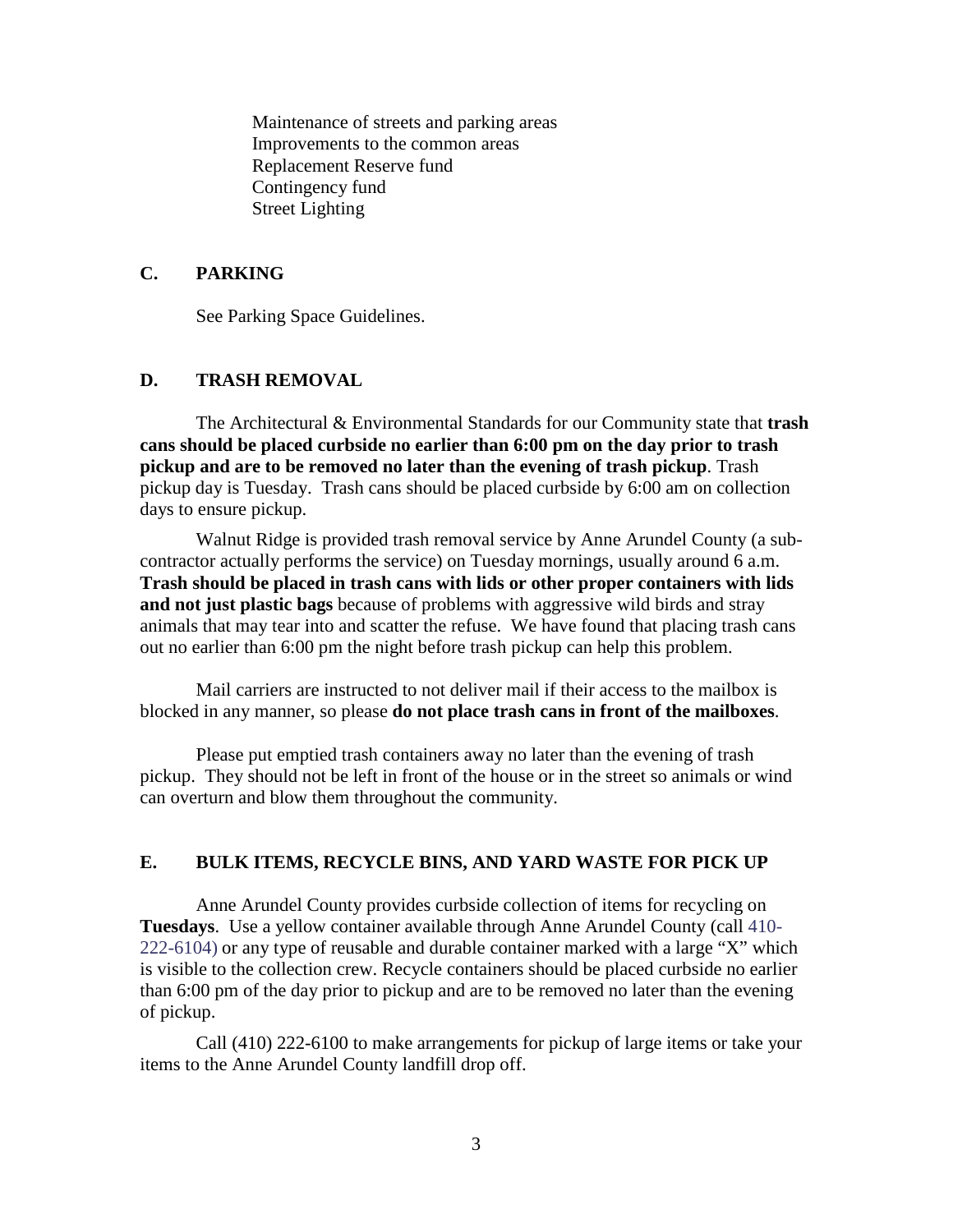#### **F. PETS**

Anne Arundel County Animal Control Laws state that dogs and cats must not be allowed to run at large, i.e. off the owner's property, not leashed and not under control. Please protect them and others by using a leash as the law requires. Those in violation of the Animal Control Laws may be subject to fines not less than \$50 and up to \$500.

Please curb your pet when walking them. **It is your pet and your responsibility** to clean up after them, both inside your backyard and especially on the Association's common grounds. The Association has provided Pet Waste Stations throughout the community. These Pet Waste Stations are equipped with Mutt Mitts and disposal receptacles to deposit your pet's waste.

Make the grounds safe for children to play upon by always leashing and cleaning up after your pet. Please avoid walking your pet near the Playground.

## **G. SETTLEMENT PACKAGES**

When it is time to sell your town home, the Annotated Code of Maryland (Real Property Article Title 11B, Maryland Homeowners Association Act) provides mandatory instructions for the seller to provide certain documents, commonly called Resale Documents (or Resale Package.) The Resale Documents contain copies of legal documents pertaining to the property and a Disclosure Statement.

It is your responsibility as the seller to purchase, at least 20 days or more before settlement, a copy of the Resale Disclosure Package. The buyer has the right to cancel the sale, at no penalty to him, if the Resale Disclosure Package is not provided at least 5 days before settlement. The Resale Disclosure Package can be obtained by going to [http://www.HomeWiseDocs.com](http://www.homewisedocs.com/) and following the instructions.

#### **H. IF YOU PLAN TO RENT YOUR HOME**

Landlord owners are obligated to provide tenants with a written Lease Agreement which indicates that the tenant must conform to the Covenants, Bylaws, and other Documents of the Association. Professional Community Management, Inc. ("ProCom") should be provided a written notice containing the name of the tenant and a contact telephone number. It is not uncommon that we need to contact residents, including tenants, on association business.

Landlords are responsible to the Association for the actions of their tenants, since they, just like owners, must also comply with the Covenants. Landlords, in the final analysis, are legally responsible for maintenance or covenant violations committed by their tenants.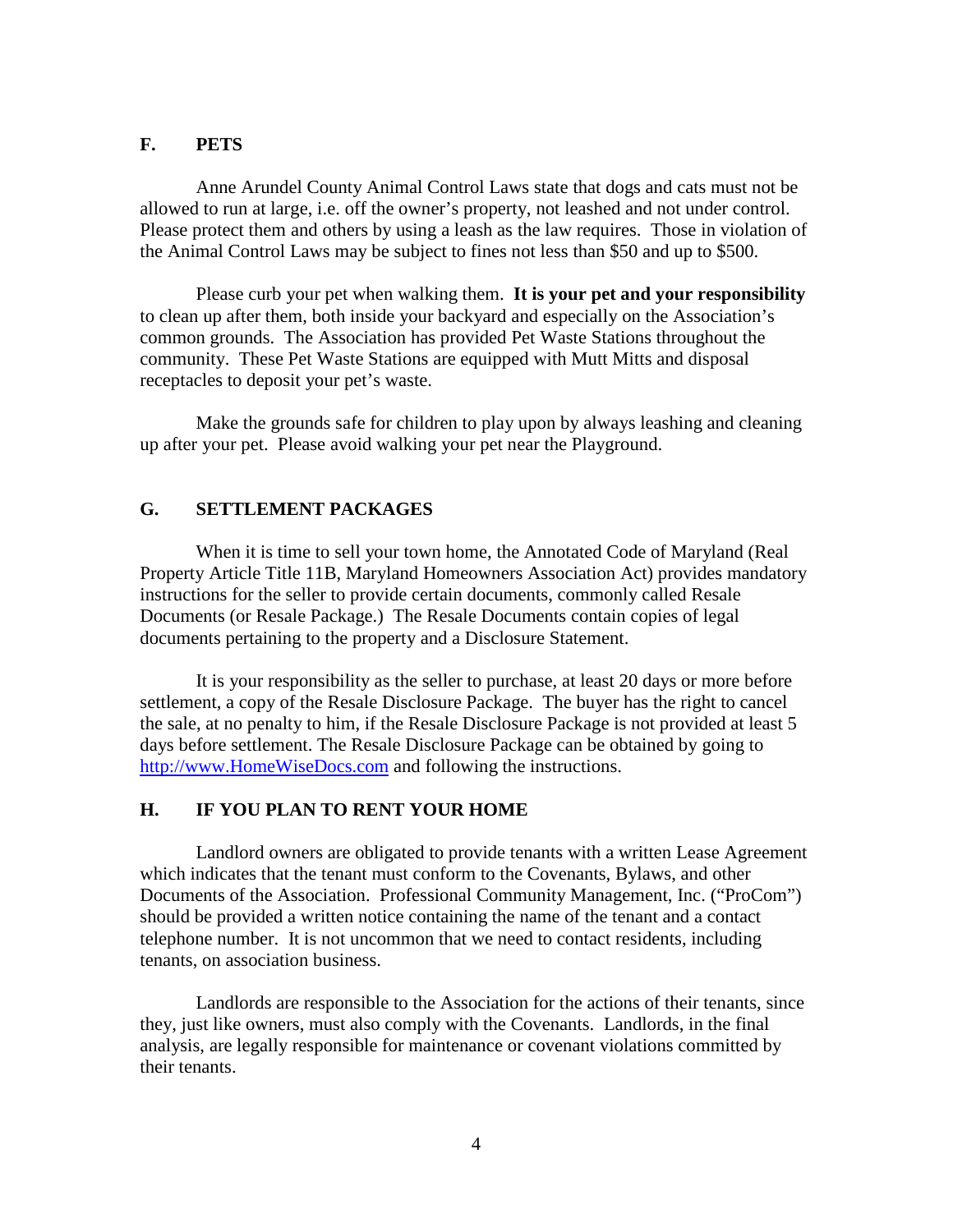A few things a landlord must do if renting their home:

- 1. Notify the **management agent** of the lease period, names of the tenants, and contact telephone numbers.
- 2. Inform the management agent of your mailing address during the time your home will be leased so that Association correspondence may go directly to you. **This is a requirement of Maryland law**.

Landlords, please emphasize upon your tenants the need to abide by the **Covenants, Architectural & Environmental Standards** and the **Parking Space Guidelines**. If this is done, it will save misunderstandings, hard feelings, and possible legal action when the Board of Directors points out a non-conformance.

We hope this orientation information, along with the **Architectural & Environmental Standards** and **Parking Space Guidelines**, will acquaint you with the operation of the Community of Walnut Ridge.

The Board of Directors would like to help any owners/residents with Association related problems, within our ability to do so. If there is a problem or concern regarding our community, please contact our management agent in writing. A written request provides a concrete record of your request. It is a tangible communication the Board of Directors can act upon, give attention to, and provide an ultimate response. Please send correspondence to:

Board of Directors: [board@walnutridgeonline.org](mailto:board@walnutridgeonline.org)

or

Professional Community Management, Inc. ("ProCom") 400 Serendipity Drive Millersville, MD 21108 [www.procomgt.com](http://www.procomgt.com/)

Tamara James Association Manager 410-721-0777 Ext. 118 Fax: 410-721-4854 [TJames@procomgt.com](mailto:TJames@procomgt.com)